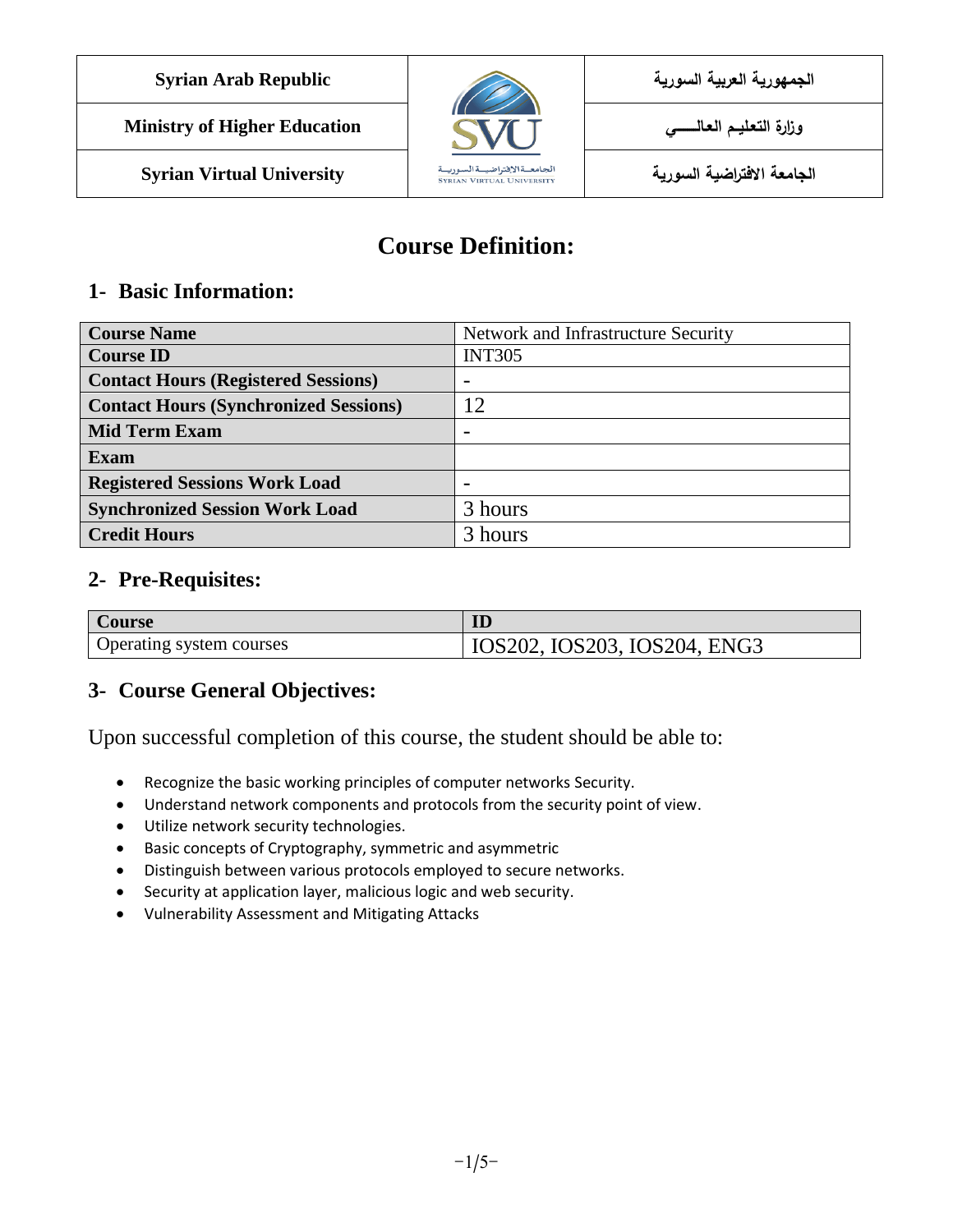



## **4- Intended Learning Outcomes (ILO):**

|      | <b>Code</b>   Intended Learning Outcomes                                          |
|------|-----------------------------------------------------------------------------------|
|      | <b>ILO1</b> Recognize the basic working principles of computer networks Security. |
| ILO2 | Understand network components and protocols from the security view point          |
|      | <b>ILO3</b> Utilize network security technologies.                                |
|      | <b>ILO4</b> Basic concepts of Cryptography, symmetric and asymmetric              |
|      | <b>ILO5</b> Distinguish between various protocols employed to secure networks.    |
| ILO6 | Security at application layer, malicious logic and web security                   |
|      | <b>ILO7</b> Vulnerability Assessment and Mitigating                               |

## **5- Course Syllabus (18 hours of total synchronized sessions)**

**RS:** Recorded Sessions**; SS:** Synchronized Sessions**;** 

| <b>ILO</b>       | <b>Course Syllabus</b>                                          | <b>RS</b> | <b>SS</b> | <b>Type</b> | <b>Additional Notes</b> |
|------------------|-----------------------------------------------------------------|-----------|-----------|-------------|-------------------------|
| ILO1             | Introduction to Security                                        |           | 1.5       | assignments | Exercises               |
| ILO2             | <b>Network Attacks</b>                                          |           | 3         | assignments | Exercises               |
| ILO3             | <b>Network Security technologies</b>                            |           | 3         | assignments | Exercises               |
| ILO <sub>4</sub> | Symmetric cryptosystem<br>Asymmetric cryptosystem               |           | 4.5       | assignments | Exercises               |
| ILO5             | Network security protocols                                      |           | 1.5       | assignments | Exercises               |
| ILO6             | Malicious logic<br>Web Security                                 |           | 3         | assignments | Exercises               |
| $_{\text{ILO}7}$ | Vulnerability Assessment and<br>a.<br><b>Mitigating Attacks</b> |           | 1.5       | assignments | Exercises               |

## **6- Assessment Criteria (Related to ILOs)**

| <b>ISC</b>       | Interactive Synchronized Collaboration     | Ex        | Exams                | Rpt | Reports |
|------------------|--------------------------------------------|-----------|----------------------|-----|---------|
| PF <sub>2F</sub> | Presentations and Face-to-Face Assessments | <b>PW</b> | <b>Practice Work</b> |     |         |

| $\sim$<br>$\cdot$<br>-- | --<br>-<br><b>ILU</b> | Kesults<br>In١<br>$-0.22 - 0.2$<br>.<br>-INC. | `vne :<br>.<br>. |
|-------------------------|-----------------------|-----------------------------------------------|------------------|
|                         |                       |                                               |                  |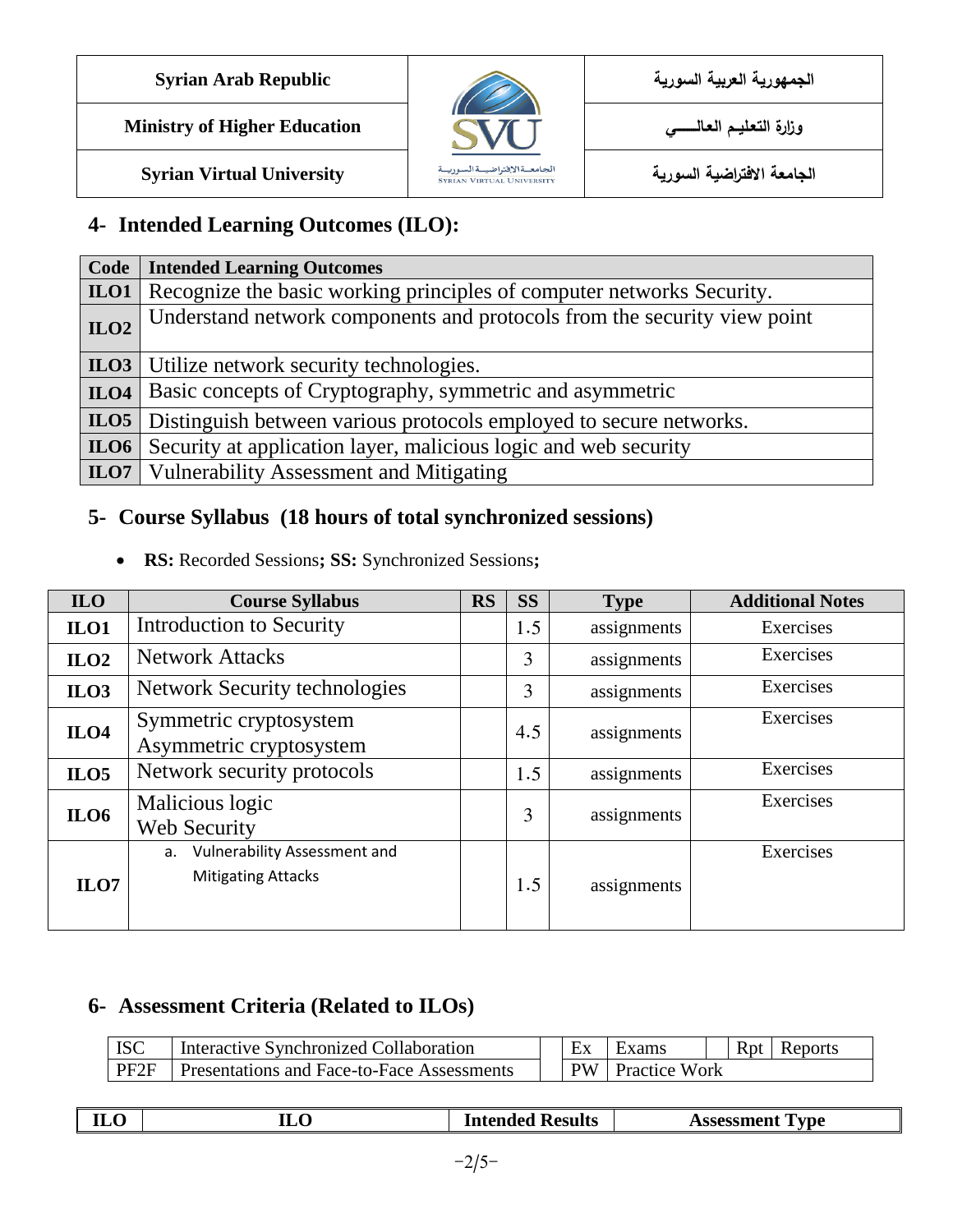**الجمهورية العربية السورية Republic Arab Syrian**

**Ministry of Higher Education العـالـــــــــي التعـليــم وزارة**

**الجامعة االفتراضية السورية University Virtual Syrian**



| Code |                                                   |                                                                                                                                                                                                                                                               | <b>ISC</b> | <b>PW</b>    | Ex           | PF <sub>2F</sub> | <b>Rpt</b> |
|------|---------------------------------------------------|---------------------------------------------------------------------------------------------------------------------------------------------------------------------------------------------------------------------------------------------------------------|------------|--------------|--------------|------------------|------------|
| ILO1 | Introduction to Security                          | Why network<br>1.<br>security?<br>Security policies<br>2.<br>for networks<br>Security threats<br>Β.<br>for networks<br>4. Security services<br>and mechanisms                                                                                                 | ✓          | ✓            | ✓            |                  |            |
| ILO2 | <b>Network Attacks</b>                            | 1. Threats at physical<br>layer (cabling &<br>Hubs)<br>2. Threats at data link<br>layer (switch, ARP<br>poising)<br><b>B.</b> Threats at network<br>layer (router, IP<br>spoofing)<br>4. Threats at transport<br>layer (ICMP, Sync<br>fload, DoS and<br>DDOS) | ✓          | ✓            | ✓            |                  |            |
| ILO3 | <b>Network Security technologies</b>              | 1. Firewalls<br>2. Intrusion detection<br>systems                                                                                                                                                                                                             | ✓          | $\checkmark$ | $\checkmark$ |                  |            |
| ILO4 | Symmetric cryptosystem<br>Asymmetric cryptosystem | a. Introduction to<br>cryptography<br>b. Stream cipher<br>c. Block cipher<br>d. DES, 3DES, and AES<br>e. Public key<br>cryptography<br>f. RSA<br>g. Digital signature                                                                                         | ✓          | $\checkmark$ | ✓            |                  |            |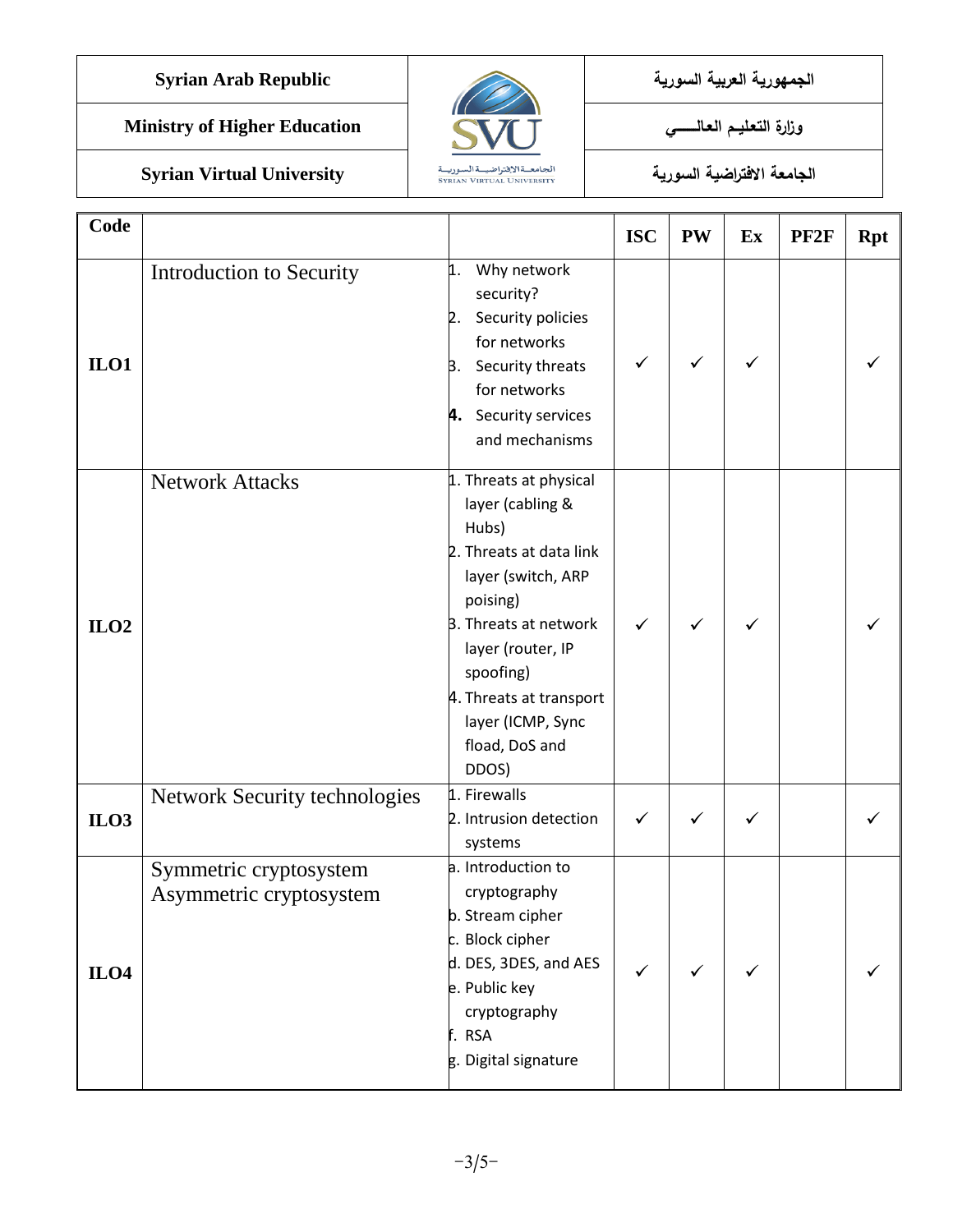**الجمهورية العربية السورية Republic Arab Syrian**

**الجامعة االفتراضية السورية University Virtual Syrian**



| ILO <sub>5</sub> | Network security protocols                                                 | a. Security at network<br>layer (IPsec)<br>b. Security at<br>transport layer<br>(SSL/TLS)<br>c. Applications of<br>security protocols                                                                                                                                       | ✓ | ✓ | ✓ |  |
|------------------|----------------------------------------------------------------------------|-----------------------------------------------------------------------------------------------------------------------------------------------------------------------------------------------------------------------------------------------------------------------------|---|---|---|--|
| <b>ILO6</b>      | Malicious logic<br>Web Security                                            | a. Definition of<br>Malicious Logic<br>b. Trojan Horses<br>c. Viruses<br>d. Worms<br>e. Other Malicious<br>Logic<br>f. Defending Against<br><b>Malicious Logic</b><br>g. Web System<br>h. Web System<br>Security<br>i. Web Server<br>Security<br>j. Web Browser<br>Security | ✓ |   |   |  |
| ILO7             | Vulnerability Assessment and L. Vulnerability<br><b>Mitigating Attacks</b> | Assessment<br>2. Vulnerability<br>scanning and<br><b>Penetration Testing</b><br>3. Mitigating Attacks                                                                                                                                                                       | ✓ |   |   |  |

## **7- Practice Tools:**

| <b>Tool Name</b>  | <b>Description</b>         |
|-------------------|----------------------------|
| Wireshark         | Packet sniffer             |
| Big calculator    | Calculator for big integer |
| OpenSSL, Open SSH | Security protocols         |